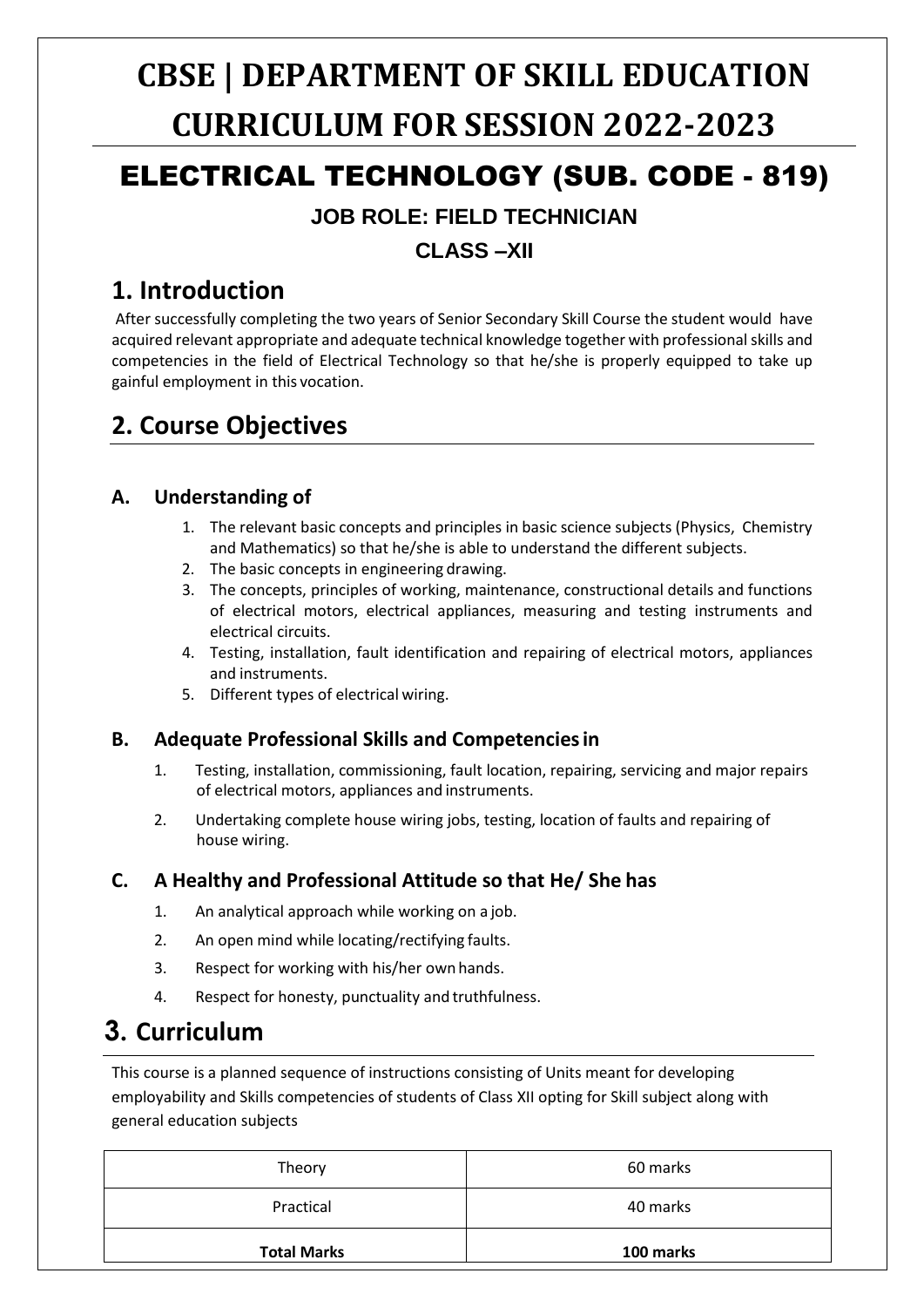## **ELECTRICAL TECHNOLOGY (CODE NO. 819)**

**SESSION 2022-2023 CLASS XII**

**The unit-wise distribution of Periods and marks for Class XII is as follows:**

|             | <b>UNITS</b>                                            |              |               | <b>NO. OF HOURS</b><br>for Theory and<br><b>Practical</b> | MAX.<br><b>MARKS</b><br>for Theory<br>and Practical |
|-------------|---------------------------------------------------------|--------------|---------------|-----------------------------------------------------------|-----------------------------------------------------|
|             | <b>Employability Skills</b>                             |              |               |                                                           |                                                     |
|             | Unit 1: Communication Skills-IV*                        |              |               | 10                                                        | $\qquad \qquad \blacksquare$                        |
| ⋖           | Unit 2: Self-Management Skills- IV                      |              |               | 10                                                        | 3                                                   |
| <b>PART</b> | Unit 3 : ICT Skills- IV                                 |              |               | 10                                                        | 3                                                   |
|             | Unit 4 : Entrepreneurial Skills- IV                     |              | 15            |                                                           | 4                                                   |
|             | Unit 5 : Green Skills- IV*                              |              |               | 05                                                        |                                                     |
|             |                                                         | <b>Total</b> | 50            |                                                           | 10                                                  |
|             | <b>Subject Specific Skills</b>                          |              | <b>Theory</b> | <b>Practical</b>                                          | <b>Marks</b>                                        |
|             | Unit 1: A.C. Circuits                                   |              | 10            | 10                                                        | 04                                                  |
|             | Unit 2: Single-Phase Transformer                        |              | 10            | 10                                                        | 08                                                  |
| m           | Unit 3: (A) D.C. Motors<br>(B) Single Phase A.C. Motors |              | 15<br>15      | 12<br>13                                                  | 8<br>8                                              |
| PART        | Unit 4: Three Phase Induction Motors                    |              | 15            | 15                                                        | 04                                                  |
|             | Unit 5: Measuring Instruments-II                        |              | 15            | 10                                                        | 04                                                  |
|             | Unit6: Electrical Appliances                            |              | 30            | 30                                                        | 14                                                  |
|             |                                                         | <b>Total</b> | 110           | 100                                                       | 50                                                  |
|             | <b>Practical Work</b>                                   |              |               |                                                           |                                                     |
| ပ           | <b>Practical Examination</b>                            |              |               |                                                           | 15                                                  |
| <b>ART</b>  | <b>Written Test</b>                                     |              |               |                                                           | 10                                                  |
| ք           | Viva Voce                                               |              |               |                                                           | 05                                                  |
|             |                                                         | <b>Total</b> |               |                                                           | 30                                                  |
| $\Omega$    | <b>Project Work/Field Visit</b>                         |              |               |                                                           | 10                                                  |
| PART        | <b>Practical File/ Student Portfolio</b>                |              |               |                                                           |                                                     |
|             |                                                         | <b>Total</b> |               |                                                           | 10                                                  |
|             | <b>GRAND TOTAL</b>                                      |              | 260           |                                                           | 100                                                 |

**Note: \* marked units are to be assessed through Internal Assessment/ Student Activities. They are not to be assessed in Theory Exams**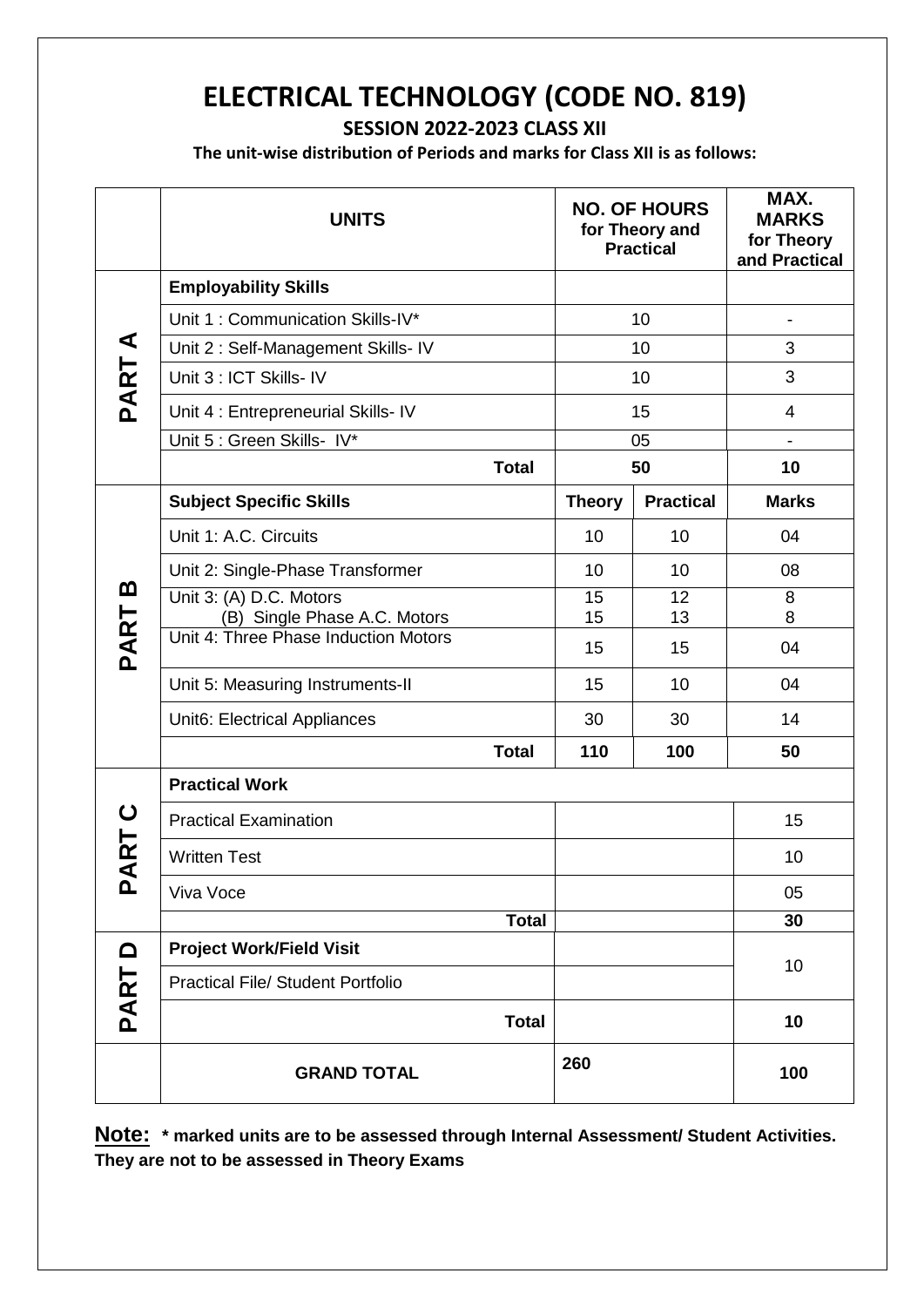## **4. CONTENTS**

### **CLASS XII**

### **PART A: EMPLOYABILITY SKILLS**

| <b>S. No.</b> | <b>Units</b>                                               | <b>Duration in Hours</b> |
|---------------|------------------------------------------------------------|--------------------------|
| 1.            | Unit 1: Communication Skills-IV*                           | 10                       |
| 2.            | Unit 2: Self-management Skills- IV                         | 10                       |
| 3.            | Unit 3: Information and Communication Technology Skills-IV | 10                       |
| 4.            | Unit 4: Entrepreneurial Skills- IV                         | 15                       |
| 5.            | Unit 5: Green Skills- IV *                                 | 05                       |
|               | <b>TOTAL</b>                                               | 50                       |

### **Note: \* marked units are to be assessed through Internal Assessment/ Student Activities. They are not to be assessed in Theory Exams**

**The detailed curriculum/ topics to be covered under Part A: Employability Skills can be downloaded from CBSE website**.

### **PART B – SKILLS**

#### **1. A.C Circuits**

Generation of A.C. voltage, its generation and wave shape. Cycle, frequency, peak value (maximum value), average value, instantaneous value , R.M.S. value, form factor, crest factor, phase, phase difference, power and power factor, A.C. Series Circuits with (i) resistance and inductance (ii) resistance and capacitance and (iii) resistance inductance and capacitance, Q factor of R.L.C. series circuits.

#### **2. Single-Phase Transformer**

Types of transformer - step-up and step-down transformer, voltage and current transformer, auto-transformer. Construction, working principles and applications of different types of transformers, rewinding of transformers, cooling of transformers. Safety measures precautions from operational point of view.

#### **3(A) D.C. Motors**

Types of motor - series, shunt, compound and universal, construction, working principles, characteristics, winding details and applications of different types of motors including fractional horse power, starting and starters for D.C. motors. Installation of D.C. motor.

#### **(B) Single Phase A.C. Motor**

Types of A.C. Motors – induction motor (Split phase and repulsion start), capacitor motor, shaded pole motor, universal motor, construction, working principles, special characteristics, winding details and applications of different types of fractional horse power motors. Starting and starters for different motors.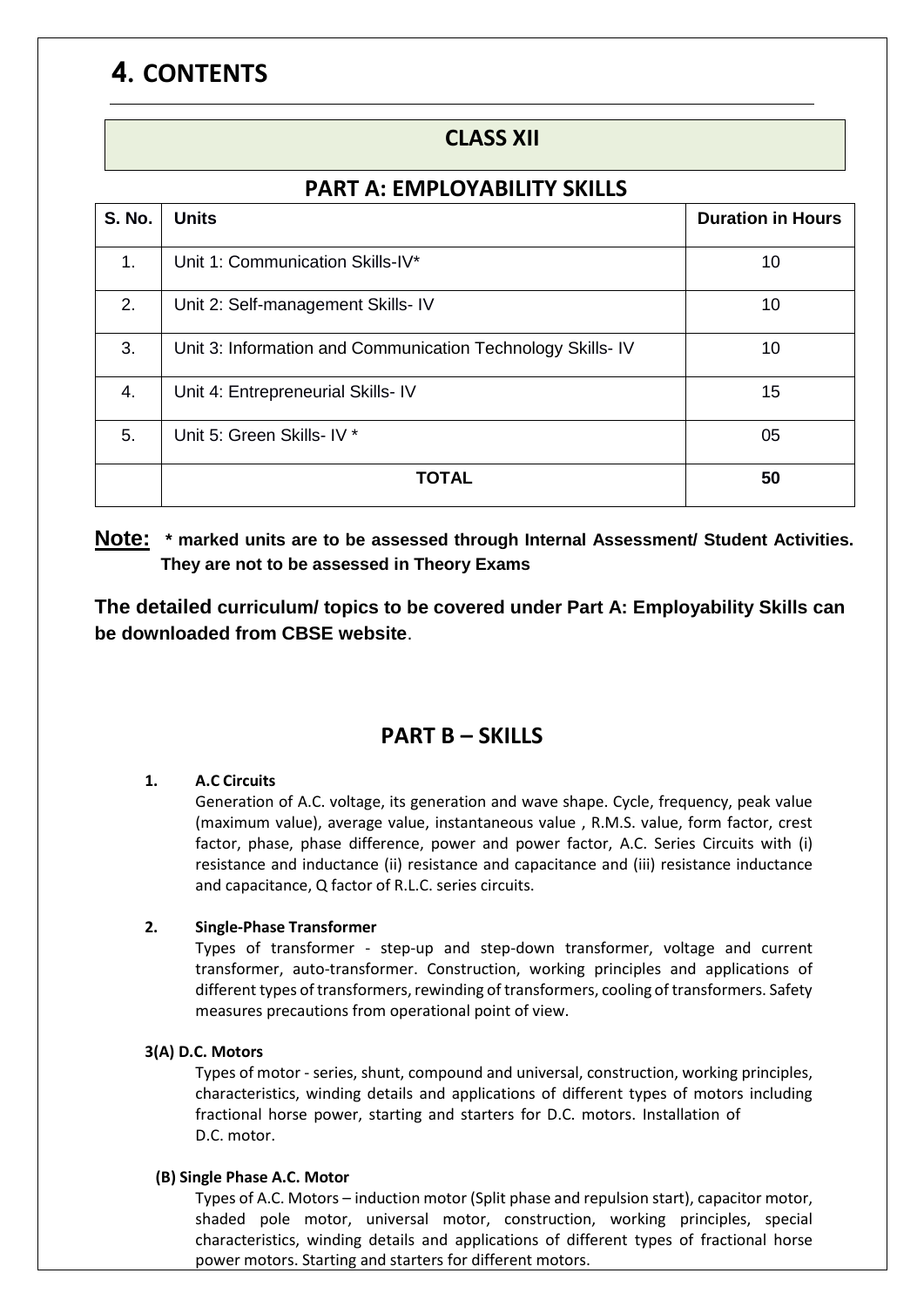**4. Three Phase Induction Motors:** Principle, working & starting of three phase induction motor.

#### **5. Measuring Instruments-II**

Induction type Energy meter analog multi meter, digital multi meter, dynamometer type wattmeter- their circuit connection & application for measurement, operation & application

#### **6. Electrical appliances: (i) Immersion Heater and Geyser:**

Construction, working principle and use of immersion heater. Common faults – their causes, testing and repairs. Construction, working principles and use of geyser and thermostat, common defects, their causes, testing and repairs. Testing and installation of geyser. Precautions in using immersion heater and geyser.

#### **(ii) Electric Mixer, Grinder and Blender:**

Construction, working principles, characteristics and applications of electric mixer, grinder and blender. Common faults, their causes, testing and repairs, servicing, maintenance and over.

#### **(iii) Room Cooler:**

Construction and working details of room cooler, desert cooler, Common cooler faults, their causes, testing and repair, Installation of room cooler/desert cooler.

#### **(iv) Electric Motor Used in Domestic Appliances**

Split phase, capacitor start, capacitor-run, shaded-pole motors, two speed motors, reverse motors, universal motors, components testing, trouble shooting, and servicing.

#### **(v) Basic Occupational and Safety Practices**

Safety signs, lighting and handling loads, moving heavy equipments, Electrical safety- safety practices- first aid, Practice safe methods- lifting and handling of heavy objects, Rescue a person from live wire, Artificial respiration- Nelson's arm and Schafer's Method.

## **5. TEACHING ACTIVITIES**

The teaching and training activities have to be conducted in classroom, laboratory/ workshops and field visits. Students should be taken to field visits for interaction with experts and to expose them to the various tools, equipment, materials, procedures and operations in the workplace. Special emphasis should be laid on the occupational safety, health and hygiene during the training and field visits.

#### **CLASSROOM ACTIVITIES**

Classroom activities are an integral part of this course and interactive lecture sessions, followed by discussions should be conducted by trained teachers. Teachers should make effective use of a variety of instructional or teaching aids, such as audio-video materials, colour slides, charts, diagrams, models, exhibits, hand-outs, online teaching materials, etc. to transmit knowledge and impart training to the students.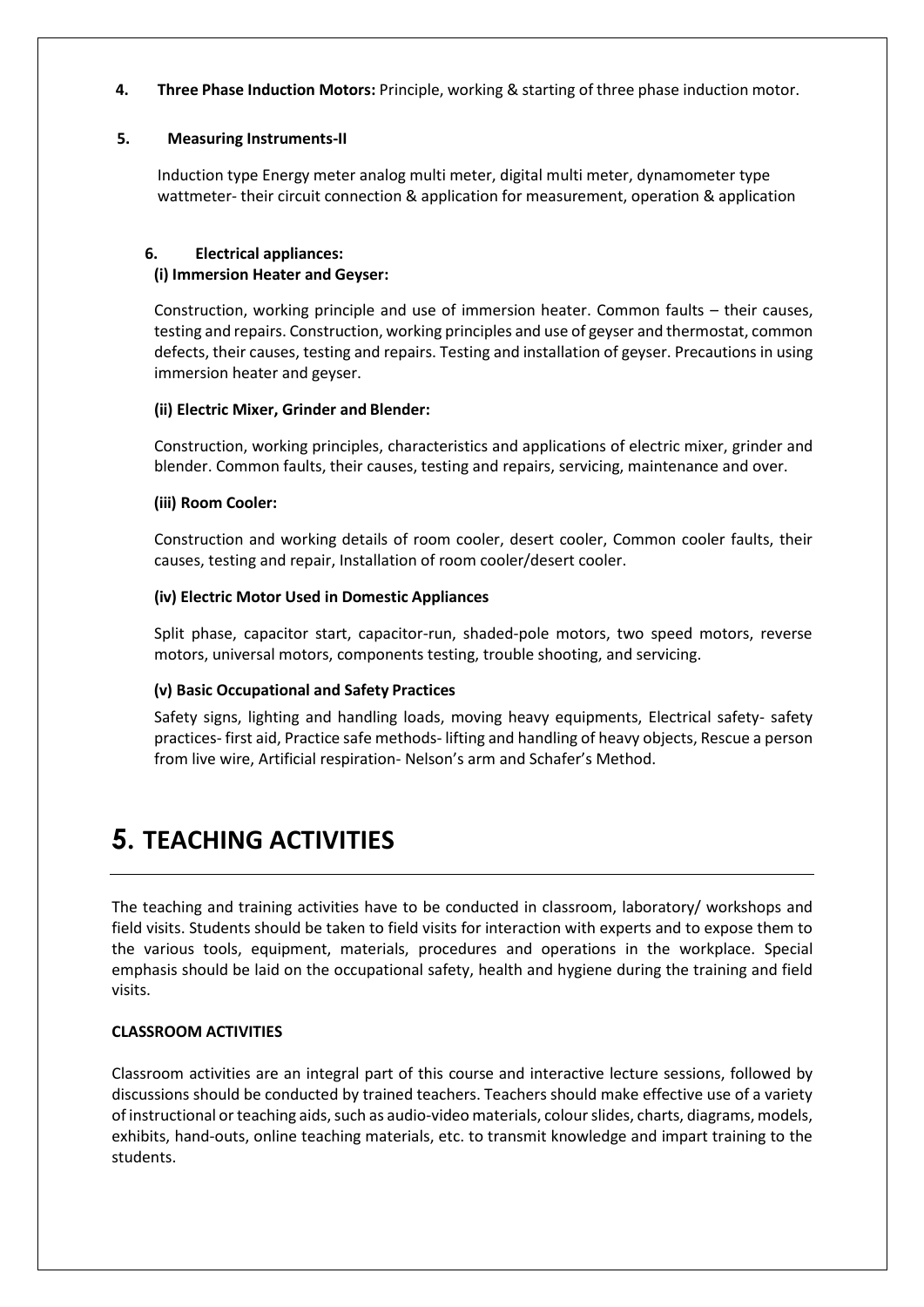#### **PRACTICAL WORK IN LABORATORY/WORKSHOP**

Practical work may include but not limited to hands-on-training, simulated training, role play, case based studies, exercises, etc. Equipment and supplies should be provided to enhance hands-on learning experience of students. Only trained personnel should teach specialized techniques. A training plan that reflects tools, equipment, materials, skills and activities to be performed by the students should be submitted by the teacher to the Head of the Institution.

#### **FIELD VISITS/ EDUCATIONAL TOUR**

In field visits, children will go outside the classroom to obtain specific information from experts or to make observations of the activities. A checklist of observations to be made by the students during the field visits should be developed by the teachers for systematic collection of information by the students on the various aspects. Principals and Teachers should identify the different opportunities for field visits within a short distance from the school and make necessary arrangements for the visits. At least three field visits should be conducted in a year.

#### **SKILL ASSESSMENT (PRACTICAL)**

Assessment of skills by the students should be done by the assessors/examiners on the basis of practical demonstration of skills by the candidate, Practical examination allows candidates to demonstrate that they have the knowledge and understanding of performing a task. This will include hands-on practical exam and viva voce. For practical, there should be a team of two evaluators. The same team of examiners will conduct the viva voce.

**Project Work** (individual or group project) is a great way to assess the practical skills on a certain time period or timeline. Project work should be given on the basis of the capability of the individual to perform the tasks or activities involved in the project. Projects should be discussed in the class and the teacher should periodically monitor the progress of the project and provide feedback for improvement and innovation. Field visits should be organised as part of the project work. Field visits can be followed by a small-group work/project work. When the class returns from the field visit, each group might be asked to use the information that they have gathered to prepare presentations or reports of their observations. Project work should be assessed on the basis of practical file or student portfolio.

**Student Portfolio** is a compilation of documents that supports the candidate's claim of competence. Documents may include reports, articles, photos of products prepared by students in relation to the unit of competency.

**Viva voce** allows candidates to demonstrate communication skills and content knowledge. Audio or video recording can be done at the time of viva voce. The number of external examiners would be decided as per the existing norms of the Board and these norms should be suitably adopted/adapted as per the specific requirements of the subject. Viva voce should also be conducted to obtain feedback on the student's experiences and learning during the project work/field visits.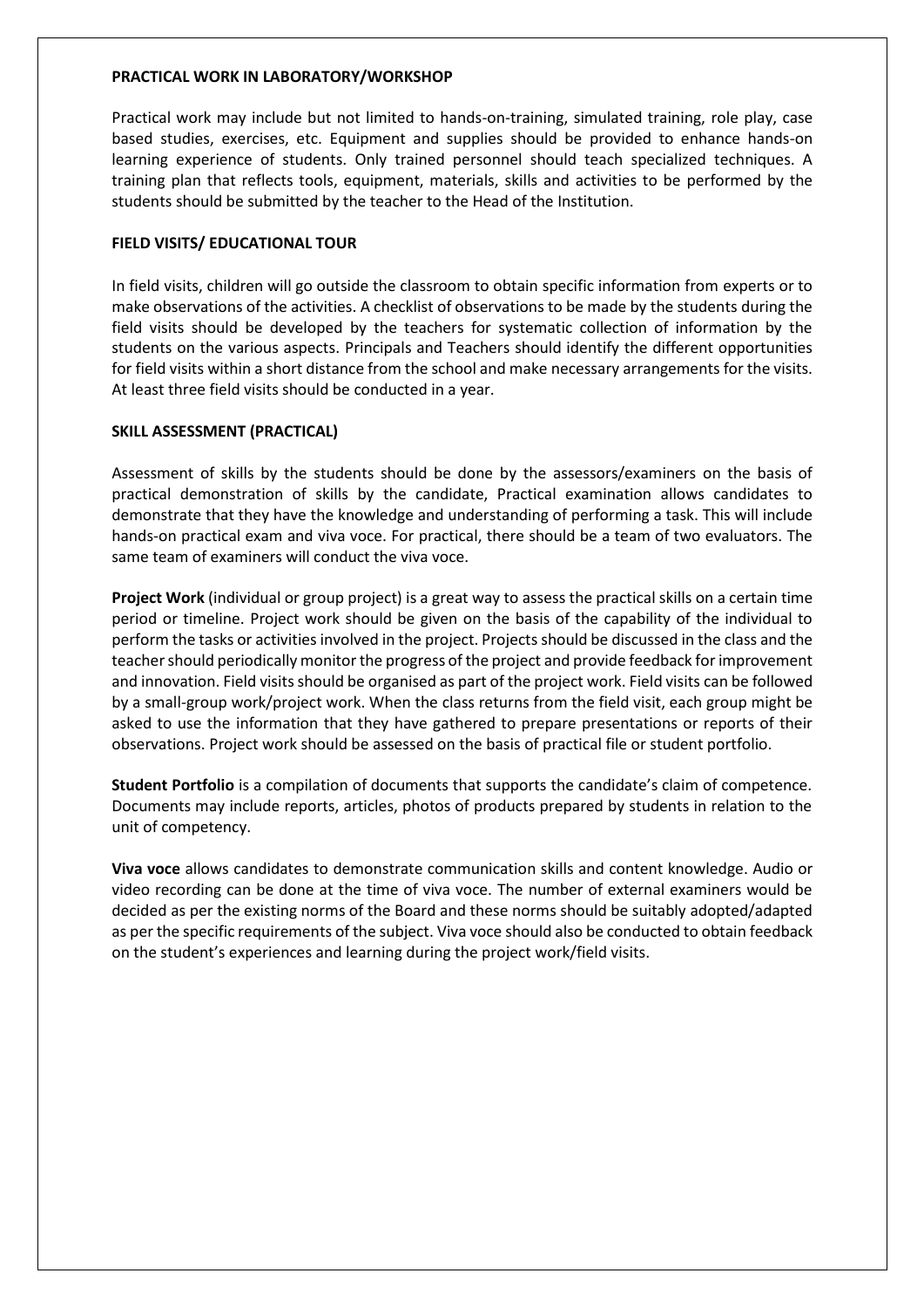## **6. ORGANISATION OF FIELD VISITS/EDUCATIONAL TOURS**

In a year, at least 3 field visits/educational tours should be organised for the students to expose them to the activities in the workplace.

### **7. LIST OF EQUIPMENT AND MATERIAL**

| thick top of Shisham and hard wood with spirit polish.                                     |                                                                                 |                 |                 |                 |                                                                                                                                                             | 1. Work Bench 1.8 m $\times$ 1.2 m and 1.5 m $\times$ 1.5 m, Heavy duty legs 7.5 cm $\times$ 7.5 cm with one 2.5 cm |
|--------------------------------------------------------------------------------------------|---------------------------------------------------------------------------------|-----------------|-----------------|-----------------|-------------------------------------------------------------------------------------------------------------------------------------------------------------|---------------------------------------------------------------------------------------------------------------------|
| 2. Bench Vice $-$                                                                          | 1 No.<br>6 each                                                                 | 2 No.<br>6 each | 3 No.<br>2 each | 4 No.<br>2 each | <b>Size</b>                                                                                                                                                 |                                                                                                                     |
| 3. Pipe Vice : 2 nos., size - 1 No.                                                        |                                                                                 |                 |                 |                 |                                                                                                                                                             |                                                                                                                     |
| 4. Hammers Ball Pien, 100 gms                                                              | Ball Pien, 0.25 kg<br>Ball Pien, 0.5 kg<br>Ball Pien, 1 kg<br>Ball Pien, 2.5 kg |                 |                 |                 |                                                                                                                                                             | 6 each<br>6 each<br>4 each<br>2 each<br>1 No.                                                                       |
| 5. Mallets of wood different size.                                                         |                                                                                 |                 |                 |                 |                                                                                                                                                             | 6 each                                                                                                              |
| 6. Hammers of Plastic head (Plastic Mallets) of different size                             |                                                                                 |                 |                 |                 |                                                                                                                                                             | 3 each size                                                                                                         |
| 7. Micrometer 0 to 25 mm Japanese Mitutoyo.                                                |                                                                                 |                 |                 |                 |                                                                                                                                                             | 2 No.                                                                                                               |
| 8. Inside Micrometer 5 to 30 mm Japanese Mitutoyo.                                         |                                                                                 |                 |                 |                 |                                                                                                                                                             | 2 No.                                                                                                               |
| 9. Depth gauge 20 cm Mitutoyo.                                                             |                                                                                 |                 |                 |                 |                                                                                                                                                             | 1 No.                                                                                                               |
| 10. Try Square 15 cm Japanese or English                                                   |                                                                                 |                 |                 |                 |                                                                                                                                                             | 6 No.                                                                                                               |
| 11. Marking Blocks Adjustable                                                              |                                                                                 |                 |                 |                 |                                                                                                                                                             | 2 sets                                                                                                              |
| 12. V. Block 7.5 cm one set with clamp                                                     |                                                                                 |                 |                 |                 |                                                                                                                                                             | 2 sets                                                                                                              |
| 13. Surface plate 45 cm × 45 cm                                                            |                                                                                 |                 |                 |                 |                                                                                                                                                             | 1 No.                                                                                                               |
| 14. Centre Punch 10 cm length                                                              |                                                                                 |                 |                 |                 |                                                                                                                                                             | 10 No.                                                                                                              |
| 15. Wire gauge SWG                                                                         |                                                                                 |                 |                 |                 |                                                                                                                                                             | 1 No.                                                                                                               |
| Square, knife edge, Mill file, wooden file (Rasp file)<br>Needle files of different shapes |                                                                                 |                 |                 |                 | 16. Files of different length, grade and shapes Length (10 cm to 30 cm), Grade<br>Bastered, smooth dead smooth. Shapes flat, Round, Half round, Triangular, | 6 each<br>3 each                                                                                                    |
| 17. Cold Chiesel 15 cm to 20 cm<br>Taparia/Jhalani or other standard make                  |                                                                                 |                 |                 |                 |                                                                                                                                                             | 6 Nos.                                                                                                              |
| 18. Drills High speed steel 0.5 mm to 6 mm, 1/6                                            |                                                                                 |                 |                 |                 |                                                                                                                                                             | $3 + 3$ set                                                                                                         |
| I.T . Make 6 mm to 18 mm, $1/4$ <sup>"</sup> to $3.44$ <sup>"</sup>                        |                                                                                 |                 |                 |                 |                                                                                                                                                             | $1 + 1$ set                                                                                                         |
| 19. Crimping Tools                                                                         |                                                                                 |                 |                 |                 |                                                                                                                                                             | 2 No.                                                                                                               |
| 20. Diamond Tip Glass Cutter                                                               |                                                                                 |                 |                 |                 |                                                                                                                                                             | 2 No.                                                                                                               |
| 21. Hand Reamers 20 mm or other required size                                              |                                                                                 |                 |                 |                 |                                                                                                                                                             | 1 No.                                                                                                               |
| 22. Tap sets with handle 1/8" to 3/8" BSW                                                  |                                                                                 |                 |                 |                 |                                                                                                                                                             | 1 Set                                                                                                               |
| Tap set with handle 3/16" to 3/8" BSF                                                      |                                                                                 |                 |                 |                 |                                                                                                                                                             | 1 Set                                                                                                               |
| Tap sets with handle 0 to 10 BA                                                            |                                                                                 |                 |                 |                 |                                                                                                                                                             | 1 Set                                                                                                               |
| 23. Dies sets with stocks 1/8" to 3/8" BSW                                                 |                                                                                 |                 |                 |                 |                                                                                                                                                             | 1 Set                                                                                                               |
| Dies sets with stocks 3/16 to 3/8 BSF<br>Dies sets with stocks 0" to 10" BA                |                                                                                 |                 |                 |                 |                                                                                                                                                             | 1 Set                                                                                                               |
|                                                                                            |                                                                                 |                 |                 |                 |                                                                                                                                                             | 1 Set                                                                                                               |
| 24. Screw Driver Non-breakable handle Assorted                                             |                                                                                 |                 |                 |                 |                                                                                                                                                             | 2 Set                                                                                                               |
| 25. Philips Head Screw Driver-Set of 10 Nos.                                               |                                                                                 |                 |                 |                 |                                                                                                                                                             | 2 Sets                                                                                                              |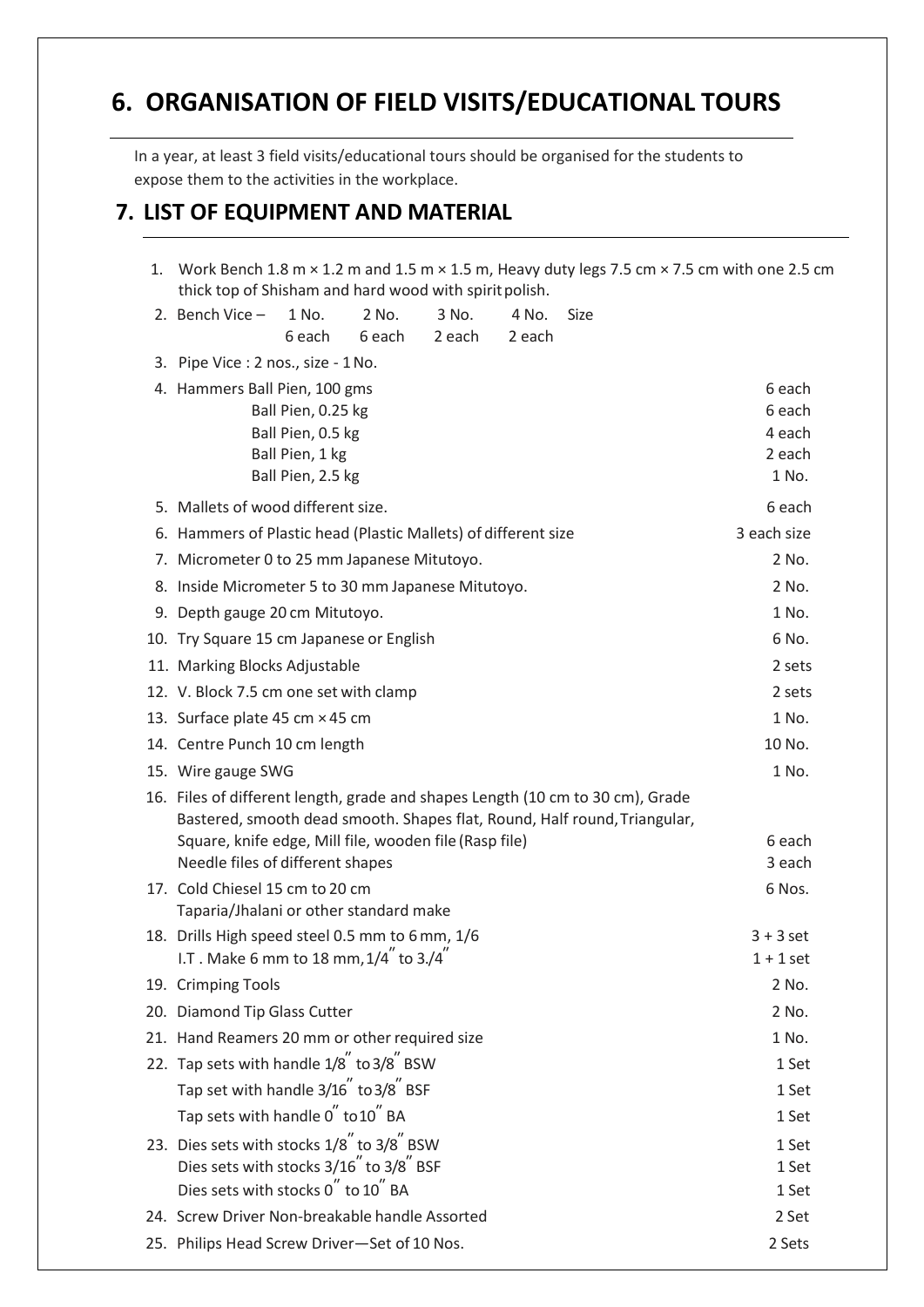| 26. Pliers-Combination Insulated 15 cm, Long Nose, 15 cm, Side Cutting,<br>Pliers 15 cm, Flat Nose 15 cm, Round Nose 15 cm   | 10 Nos. each     |
|------------------------------------------------------------------------------------------------------------------------------|------------------|
| 27. Bend Nose 15 cm                                                                                                          | 2 No.            |
| 28. Round Nose Seal Remover Pliers 20 cm                                                                                     | 2 No.            |
| 29. Adjustable Wrench 25 cm-30 cm                                                                                            | 2 each           |
| 30. Pipe Wrench 25 cm-2.5 cm                                                                                                 | 2 Nos. each      |
| 31. Pipe type spanner set of 8-Spanners-SURA make                                                                            | 1 Set            |
| 32. Double End open spanner set of 12 spanners                                                                               | 2 Sets           |
| 33. Ring Spanners set of 24 spanners                                                                                         | 1 Set            |
| Make Jhalani/Taparia                                                                                                         |                  |
| 34. Box Spanner-set of 24 spanners<br>Make Jhalani/Taparia or imported                                                       | 1 Set            |
| 35. T. spanner set from 4 No. to 13 No.                                                                                      | 2 Set            |
| 36. Allen Key set - Set of 12 pcs.                                                                                           | 1 Set            |
| 37. Bearing/Pulley Puller                                                                                                    | 1 No.            |
| 38. Grease Gun manual Operated                                                                                               | 1 No.            |
| 39. Oil cane                                                                                                                 | 1 No.            |
| 40. Oil Stove                                                                                                                | 1 No.            |
| 41. Blower Stove                                                                                                             | 2 No.            |
| 42. Scissor 20 cm                                                                                                            | 6 Nos.           |
| 43. Sheet cutter 25 cm Blade length                                                                                          | 2 Nos.           |
| 44. Rawl Plugs                                                                                                               | 5 Sets           |
| 45. Wooden saw 30 cm to 45 cm                                                                                                | 10 Nos.          |
| 46. Adjustable Hacksaw                                                                                                       | 10 Nos.          |
| 47. Fix Hacksaw                                                                                                              | 10 Nos.          |
| 48. Junior Saw                                                                                                               | 2 Nos.           |
| 49. Wooden Chisels (Sathari)/ (Chaursi)                                                                                      | 10 each          |
| 50. Electrician Knife                                                                                                        | 20 Nos.          |
| 51. Photo cutter $(9^{n}$ and $1^{n})$                                                                                       | 1 each           |
| 52. Poker                                                                                                                    | 20 Nos.          |
| 53. Scale 15 cm and 30 cm stainless steel Japanese make                                                                      | 10 each          |
| 54. Wooden Planer Wood                                                                                                       | 10 Nos.          |
| 55. Steel Planer (Anant Make)                                                                                                | 5 Nos.           |
| 56. Wooden Planner for Design for one sided for groove with accessories                                                      | 2 Sets           |
| 57. Phase or Neon tester (Taparia)                                                                                           | 20 Nos.          |
| 58. Morce Taper Socket 2.3 for drill machine                                                                                 | 1 No             |
| 59. Soldering Iron 35 Watts to 120 Watts, 35 Watts and 65 Watts (make Raj/Toni) 10 Nos. each<br>a. 120 Watts (Raj/Toni make) | 2 Nos.           |
| b. 15 WAtts                                                                                                                  | 10 Nos.          |
| 60. Thermocouple prone type for temp. control<br>Thermocouple rod type for temp. control                                     | 2 Nos.<br>2 Nos. |
| 61. Bimetallic relay (Faridge and other relays)                                                                              | 2 Nos.           |
| 62. Thermostat for refrigerator, for Geyser, for Hot case                                                                    | 2 Nos. each      |
| 63. Dynamo D.C. small (Cycle Dynamo)                                                                                         | 5 Nos.           |
| 64. Universal motor $-1/4$ HP and $1/2$ HP                                                                                   | 1 No. each       |
| 65. Soldering Iron stand                                                                                                     | 20 Nos.          |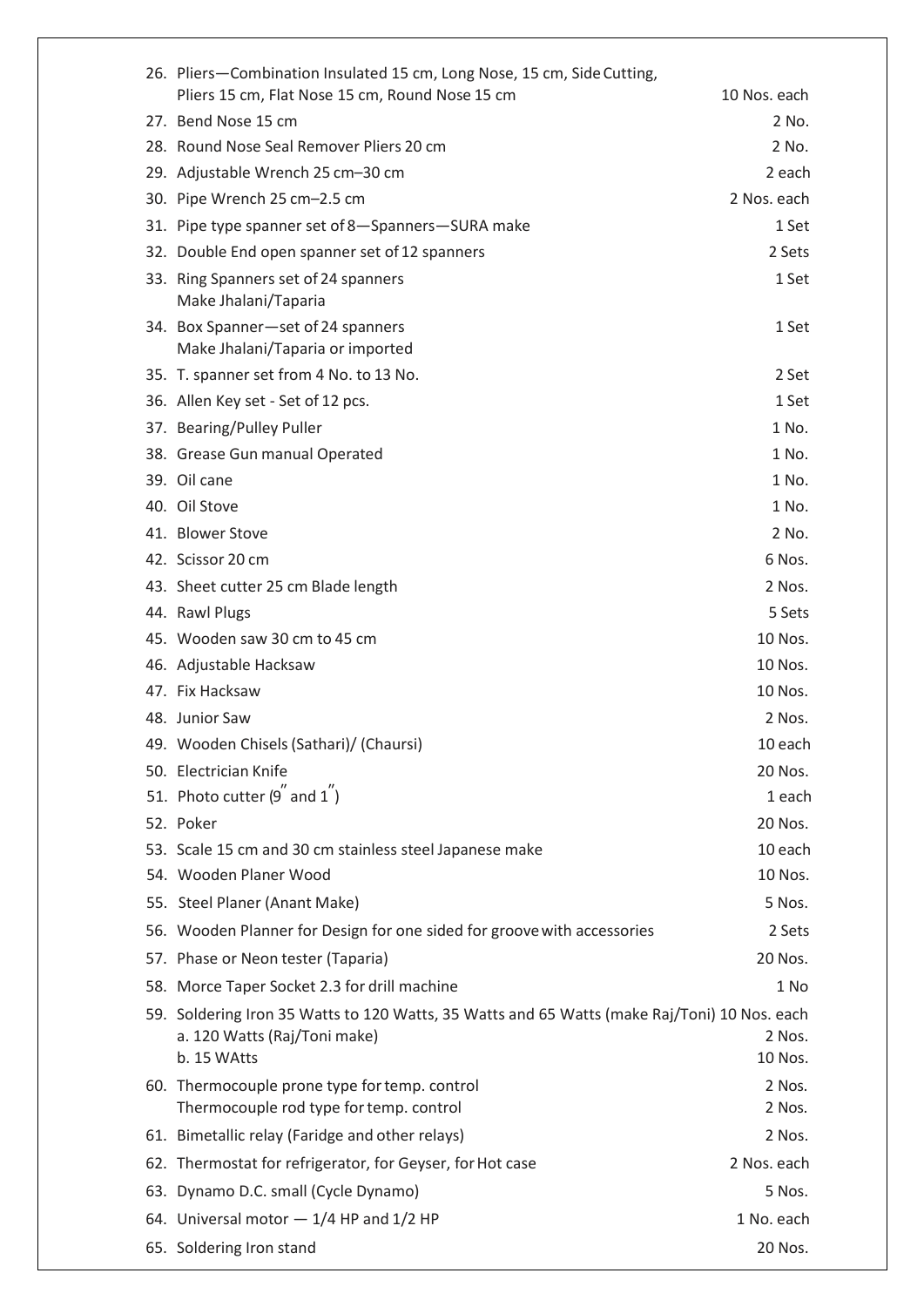| 66. Demonstrational Transformer Ratio 1:1                                                       |                  |
|-------------------------------------------------------------------------------------------------|------------------|
| 230/230 V with 25%, 50%, 85.6% voltage tapping on both side                                     | 3 Nos.           |
| 67. Air Break Contractor                                                                        | 2 Nos.           |
| 68. Voltage Transformer 440 V/110 V                                                             | 2 Nos.           |
| 69. Current transformer 5/100 amps.                                                             | 2 Nos.           |
| 70. Auto Transformer 0 to 270 V 15 amps.single phase AE                                         | 2 Nos            |
| 71. Electrical Sprayer Pilot-make 800 gram capacity                                             | 1 No.            |
| 72. D.O.L. Starter-Make GEC, Cromptom, Kirlosker, ABB upto 5 HP 3                               | 3 Nos.           |
| 73. Star Delta Starter-Manually operated upto 15 HP                                             | 2 Nos.           |
| 74. Star Delta Starter-Semi Automatic upto 15 HP                                                | 2 Nos.           |
| 75. Star Delta Starter-Fully automatic with additional accessories upto 10 HP                   | 2 Nos.           |
| 76. Torch of 4 cells portable                                                                   | 2 Nos.           |
| 77. Flourescent Tube Fixture with choke and starter complete                                    | 10 Nos.          |
| 78. Heating Element of different types used in industrial closed type Heating                   |                  |
| elements as Round Kettle and type other shapes                                                  | 2 each           |
| 79. 3 Phase Reversing switch L & T, other best make                                             | 2 each type      |
| 80. Rotary Switches of different types as AGI make R 416, R 316, R 216,                         |                  |
| 216 K, 216 KF, RT 415, R 415 F, R 415 D<br>81. I.C.T.P. and I.C.D.P. Main switches              | 2 Nos. each      |
| 82. Distribution Boards                                                                         | 4 each<br>2 Nos. |
| 83. Bus Bar                                                                                     | 2 Nos.           |
| 84. Old Ceiling fan with complete parts                                                         | 4 Nos.           |
| 85. Old Table fan with complete parts                                                           | 4 Nos.           |
| 86. Exhaust fan with complete parts                                                             | 4 Nos.           |
| 87. Old Shaded pole Motor 1/2 HP                                                                | 4 Nos            |
| 88. Different types of Centrifugal Switch Assembly                                              | 4 Nos. each      |
| complete make Cromptom/GEC etc.                                                                 |                  |
| 89. Single Phase capacitor start capacitor run Motor                                            | 2 Nos.           |
| 90. Single Phase 1440 RPM old motor with complete parts                                         | 2 Nos.           |
| 91. A.C. Induction squirrel cage 3 phase motor 1440RPM old with complete parts                  | 2 Nos.           |
| 92. Hand drill Machine 6 mm capacity                                                            | 10 Nos.          |
| 93. Electrical Gun drill machine-portable 6 mm max.<br>capacity High speed with accessories     | 1 No.            |
| 94. Electrical Gun drill machine portable 12 mm                                                 |                  |
| capacity low speed with accessories                                                             | 1 No.            |
| 95. Bench Drill machine pillar type capacity upto 12 mm or 18 mm Taper Drill                    |                  |
| and 9 mm Drill chuck capacity with all accessories and Drill chuck with key                     |                  |
| with motor single phase or 3 phase 1 HP as per facility of electricity available<br>in the lab. | 1 No.            |
| 96. Bench Grinder 1 HP 220 V, Single Phase, Three Phase power 2880 RPM                          |                  |
| with one smooth and one medium grinding wheel of Carborundum                                    | 1 No.            |
| 97. Electrical Welding machine upto 250 AMp.capacity single phase 250 Volt                      |                  |
| AC supply oil filled tank type or air cooled type with all accessories as screen,               |                  |
| welding lead and holder, earth clamp etc.                                                       | 1 Set            |
| 98. Winding Machine for Motor coil winding Hand operated                                        | 2 Nos.           |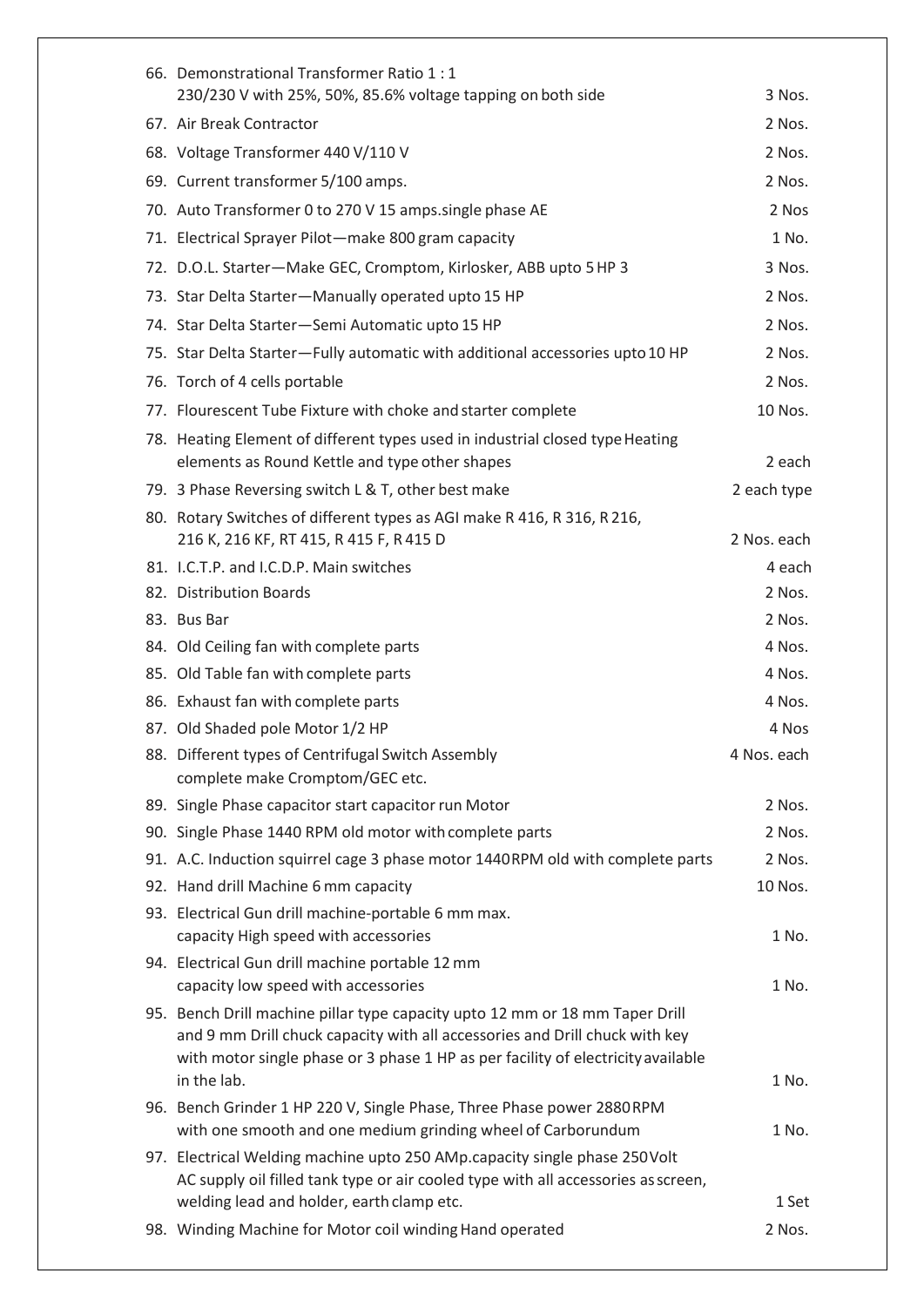| 99. Winding Machine for Transformer winding hand operated single coil                                                                                                                                                                                                                                                                                                                                                                                                                                                                                                                                           | 1 No.  |
|-----------------------------------------------------------------------------------------------------------------------------------------------------------------------------------------------------------------------------------------------------------------------------------------------------------------------------------------------------------------------------------------------------------------------------------------------------------------------------------------------------------------------------------------------------------------------------------------------------------------|--------|
| 100.D.C. Motor series - 1 HP, D.C. Motor Shunt-1 HP RMP 1500                                                                                                                                                                                                                                                                                                                                                                                                                                                                                                                                                    | 1 No.  |
| D.C. Motor Compound - 1 HP RMP 1500                                                                                                                                                                                                                                                                                                                                                                                                                                                                                                                                                                             | 1 No.  |
| 101.A.C. Motor, Single Phase, condenser Start Motor 1/2 HP and 1 HP                                                                                                                                                                                                                                                                                                                                                                                                                                                                                                                                             | 1 each |
| 102. Single phase condenser run motor Fractional H.P.                                                                                                                                                                                                                                                                                                                                                                                                                                                                                                                                                           | 3 Nos. |
| 103. Three Phase Induction Motor 2 HP, 410 V, 1450 RMP                                                                                                                                                                                                                                                                                                                                                                                                                                                                                                                                                          | 1 No.  |
| 104. Shade Pole Motor 1/2 HP, 1/4 HP or small                                                                                                                                                                                                                                                                                                                                                                                                                                                                                                                                                                   | 2 each |
| 105. Demonstrational AC Single phase Squirrel cage induction conden Run F.H.P.<br>Motor all terminal of Motors. Condenser mounted on Bakelite plate of 12 mm<br>thickness fitted with motor on separate Mild Steel Channels<br>106. Demonstrational type A.C. Single phase squirrel cage inducation condenser                                                                                                                                                                                                                                                                                                   | 2 Nos. |
| start Motor 1/2 HP terminals of running winding, starting winding, condenser<br>and centrifugal switches, mounted on bakelite 12 mm thick plate fitted with<br>motor on separate mild steel channels                                                                                                                                                                                                                                                                                                                                                                                                            | 2 Nos. |
| 107. Demonstrational Model for study of Transistor circuits (circuit fitted on sun                                                                                                                                                                                                                                                                                                                                                                                                                                                                                                                              |        |
| mica 3 mm board with proper terminals I. common base, II. commonemitter,                                                                                                                                                                                                                                                                                                                                                                                                                                                                                                                                        |        |
| III. common collector                                                                                                                                                                                                                                                                                                                                                                                                                                                                                                                                                                                           | 2 Nos. |
| 108. Demonstrational Model for study of Transistor Amplifier circuit I common<br>base II common Emitter III common collector. Circuit fitted on sunmica                                                                                                                                                                                                                                                                                                                                                                                                                                                         |        |
| board with proper Terminals                                                                                                                                                                                                                                                                                                                                                                                                                                                                                                                                                                                     | 2 Nos. |
| 109. Solenoid coil of copper wire (HTP) Highly insulated bobin (Formula R of                                                                                                                                                                                                                                                                                                                                                                                                                                                                                                                                    |        |
| coil) made of mica and bakelite operating on 220 V. Copper Wire 29 SWG,                                                                                                                                                                                                                                                                                                                                                                                                                                                                                                                                         |        |
| length of coil at least 10 cm with two terminals mounted on side of coil.                                                                                                                                                                                                                                                                                                                                                                                                                                                                                                                                       |        |
| Coil will be fixed on 12 mm ply and sunmica table or 2 mm sunmica<br>Board with 50 cm wooden or plastic rule and Core Material Free Cutting                                                                                                                                                                                                                                                                                                                                                                                                                                                                     |        |
| Grade Steel, Cost Iron, Copper, Brass, Aluminium, Carbon Steel one each.                                                                                                                                                                                                                                                                                                                                                                                                                                                                                                                                        | 2 Nos. |
| 110. Apparatus for comparison of Aluminium and copper conductivity, resistivity<br>and magnetic field strength. Design-table bedsize 45 cm × 30 cm of 12 mm<br>ply with sunmica/bakelite sheet 3 mm fitted with identical coils (one copper<br>coil wounded and one coil aluminium wounded gauge and turn of wire will<br>be same operating on 220 V one metre rule of wood or plastic will be fitted<br>with screws on both side of coil. Both coils having two terminals on side for<br>connection, core will be permanently fitted inside the coil, corematerial<br>wrought iron/free cutting grade of steel | 2 Nos. |
| 111. Two heating coils wounded on china clay or procelain rod one coil Ureka/                                                                                                                                                                                                                                                                                                                                                                                                                                                                                                                                   |        |
| Constantan and one Nichrome wire of same gauge and same wire of length                                                                                                                                                                                                                                                                                                                                                                                                                                                                                                                                          |        |
| fitted on 30 cm × 38 cm board of bakelite and asbestos sheetfitted on 12 mm<br>Ply board with brass terminal insulated for connection                                                                                                                                                                                                                                                                                                                                                                                                                                                                           | 2 Nos. |
| 112. Half wave rectification model with filer circuit condenser 25 V 1000 MFD                                                                                                                                                                                                                                                                                                                                                                                                                                                                                                                                   |        |
| transformer 12-0-12 V I amp. output, one 50 VAC Diode 5408 and 6 terminals,<br>fitted on sunmica board with lead and plug                                                                                                                                                                                                                                                                                                                                                                                                                                                                                       | 2 Nos. |
| 113. Full wave rectification model with center gap earth and filter circuit.<br>Condenser 25 V/1000 Mfd., Transformer 12-0-12 V Amp. output, two<br>Diode 5408-50 VAC, 6 Terminal fitted on Sunmica Board with lead and plug.                                                                                                                                                                                                                                                                                                                                                                                   |        |
| 114. Full wave rectification model with full wave rectifier bridge (Bridge of 4<br>Diode) and II Filter Circuit Transformer 12-0-12 V 1 Amp.output, 4 Diode<br>(No. 5408) 50 VAC Condensor 25 V/1000 Mfd. II Filter Circuit with two<br>condensor and choke of 1 Amp. capacity 6 terminal fitted on Sunmica Board<br>with lead and plug.                                                                                                                                                                                                                                                                        |        |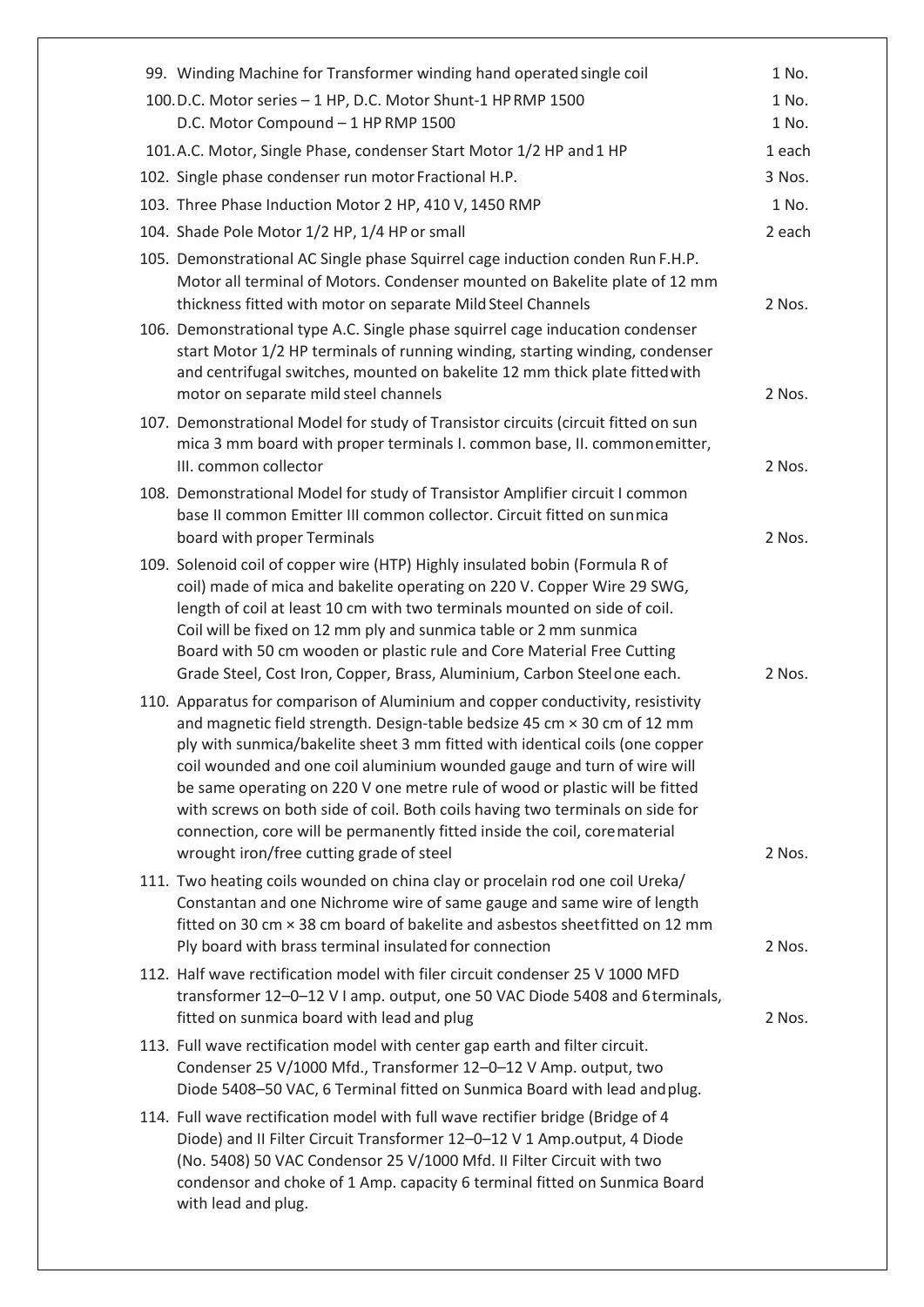#### **B. Measuring Instruments**

|    | 1. Ammeter MI type 0-5-10 Amps.                                                                                                                                                 | 4 Nos.              |
|----|---------------------------------------------------------------------------------------------------------------------------------------------------------------------------------|---------------------|
|    | 2. Ammeter MC type 0-1-5 Amps.                                                                                                                                                  | 2 Nos.              |
|    | 3. Voltmeter MI type 0-300 Volts                                                                                                                                                | 4 Nos.              |
|    | 4. Voltmeter MI type 0-600 volts                                                                                                                                                | 2 Nos.              |
|    | 5. Voltmeter MC type 0-300 volts                                                                                                                                                | 2 Nos.              |
|    | 6. Voltmeter MC type 0-15 volts                                                                                                                                                 | 4 Nos.              |
|    | 7. Watt metre Dynameter type 0-300 5 amp./10 amp.                                                                                                                               | 2 Nos.              |
|    | 8. Energy meter 230 V, 5 amps.                                                                                                                                                  | 2 Nos.              |
|    | 9. Insulation megger - 500 volts                                                                                                                                                | 2 Nos.              |
|    | 10. Earth tester                                                                                                                                                                | 1 No.               |
|    | 11. Neon tester                                                                                                                                                                 | 2 Nos.              |
|    | 12. Multimeter                                                                                                                                                                  | 2 Nos.              |
|    | 13. Clip on meter                                                                                                                                                               | 2 Nos.              |
|    | 14. Growler inside and outside                                                                                                                                                  | 1 No.               |
|    | 15. Phase sequence indicator                                                                                                                                                    | 2 Nos.              |
|    | 16. Frequency meter Pointer type                                                                                                                                                | 1 No.               |
|    | 17. Frequency meter digital type                                                                                                                                                | 1 No.               |
|    | 18. Power factor meter                                                                                                                                                          | 1 No. each          |
|    | (i) Dimmerstat $230/0-270$ V 4 amp.<br>(ii) Rheostat (a) 1 amp. 50 ohm, (b) 10 amp. 8 ohm<br>(iii) Variable Single Phase Inducter 5/10 amps.<br>(iv) Capacitor 50 MF, 400 Volts |                     |
|    | 19. Conduct Pipe Tee                                                                                                                                                            | 6 Nos.              |
|    | 20. Bulbs 60 Watts                                                                                                                                                              | 1 Dozen             |
|    | <b>C. Consumable Material</b>                                                                                                                                                   |                     |
|    | 1. P.V.C. wire 3/22                                                                                                                                                             | 4 coils             |
|    | 2. Wooden Batten 12 mm × 18 mm                                                                                                                                                  | 100 meter each size |
|    | 3. Casing Copping (Standard Size)                                                                                                                                               | 100 meter           |
| 4. | Link Clips Standard size                                                                                                                                                        | 2 Gross             |
| 5. | Nail Standard size 12 mm                                                                                                                                                        | 1 Kg                |
| 6. | Wooden screws standard size                                                                                                                                                     | 4 Dozen each size   |
| 7. | Round Blocks standard size                                                                                                                                                      | 1 Gross             |
| 8. | Wooden Board standard size                                                                                                                                                      | 2 Dozen each size   |
| 9. | <b>Insulation Tape</b>                                                                                                                                                          | 1 Dozen             |
|    | 10. 5 Amps Switch                                                                                                                                                               | 2 Dozen             |
|    | 11. 15 Amps Switch                                                                                                                                                              | 1 Dozen             |
|    | 12. Batton Holder                                                                                                                                                               | 2 Dozen             |
|    | 13. Pendant Holder                                                                                                                                                              | 1 Dozen             |
|    | 14. Angle Holder                                                                                                                                                                | 1 Dozen             |
|    |                                                                                                                                                                                 |                     |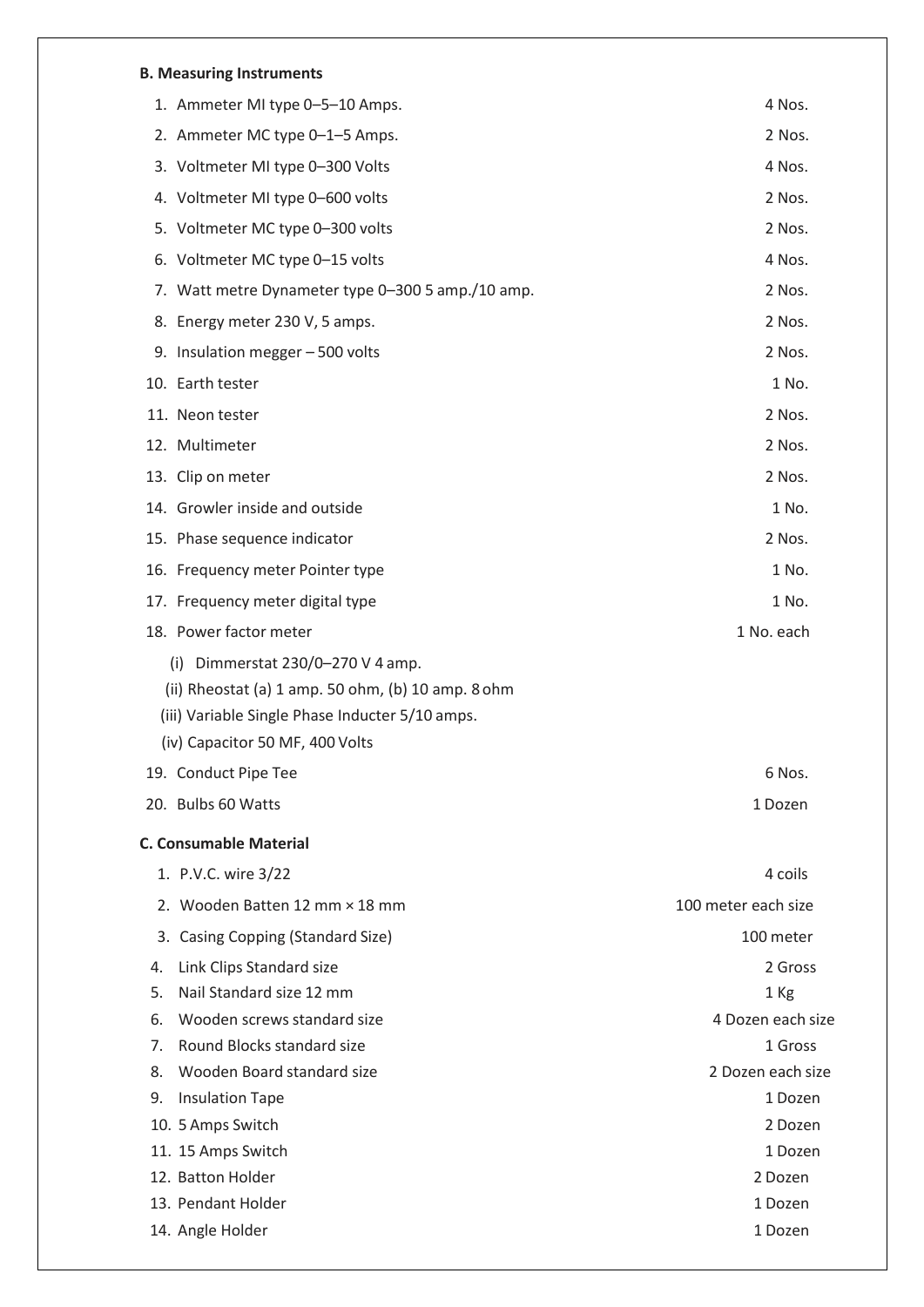| 15. 5 Amps 2 way switch       | 1 Dozen  |
|-------------------------------|----------|
| 16. Intermediate Switch       | 6 Nos.   |
| 17. 5 Amps 3 pin plug         | 2 Dozen  |
| 18. 15 Amps 3 pin plug        | 1 Dozen  |
| 19. 5 Amps 3 pin shoe         | 1 Dozen  |
| 20. 15 Amps 3 pin shoe        | 1 Dozen  |
| 21. Electric Press Connector  | 6 Nos.   |
| 22. Piano Type Switch Saps    | 1 Dozen  |
| 23. Conduit Pipe 18 mm, 25 mm | 50 each  |
| 24. Junction Box              | 6 Nos.   |
| 25. Conduit Pipe Tee          | 6 M Nos. |
| 26. Bulbs 60 Watts            | 1 Dozen  |
| 27. Grease                    | 2 Kg.    |
| 28. Lubricating Oil           | 5 Litre  |
| 29. Insulating Varnish        |          |

## **8. PRACTICAL GUIDELINES**

#### **Select minimum 12 to 16 Practical**

- 1. To test and repair a defective cycle dynamo.
- 2. Dismantling, study and reassembling of a D.C.motor.
- 3. Measurement of resistance of series, shunt field and armature of a given D.C. motor and identification of terminals by multi meter.
- 4. Testing, fault finding and repair of a D.C.motor.
- 5. Overhauling of a D.C. motor.
- 6. Dismantling, study and reassembling of a D.C. motorstarter.
- 7. Study of (i) Voltage Transformer, (ii) Current Transformer and (iii)Auto-Transformer.
- 8. To rewind the given 230/12 v transformer.
- 9. Dismantling, study and reassembling of an A.C.motor.
- 10. Dismantling, study and reassembling of an A.C. motorstarter.
- 11. Testing, fault finding and repair of an A.C. motorstarter.
- 12. Connecting, starting, running and reversing of an A.C. Universalmotor.
- 13. Installation of D.C. motor.
- 14. Installation of A.C. motor.
- 15. Dismantling and reassembling of geyser: (i) instant, (ii) storage.
- 16. Testing and repair of geyser: (i) storage, (ii) instant.
- 17. Connection of fluorescent tube-lamp circuit.
- 18. Testing and repair of: (i) table lamp, (ii) night lamp, (iii) fluorescent tube light.
- 19. Testing and repair of: (i) electric bell, (ii) buzzer, and (iii) door chimes.
- 20. To prepare series/parallel testing board.
- 21. To connect fan regulator with a ceiling fan.
- 22. To fit MCB in a circuit in place offuse.